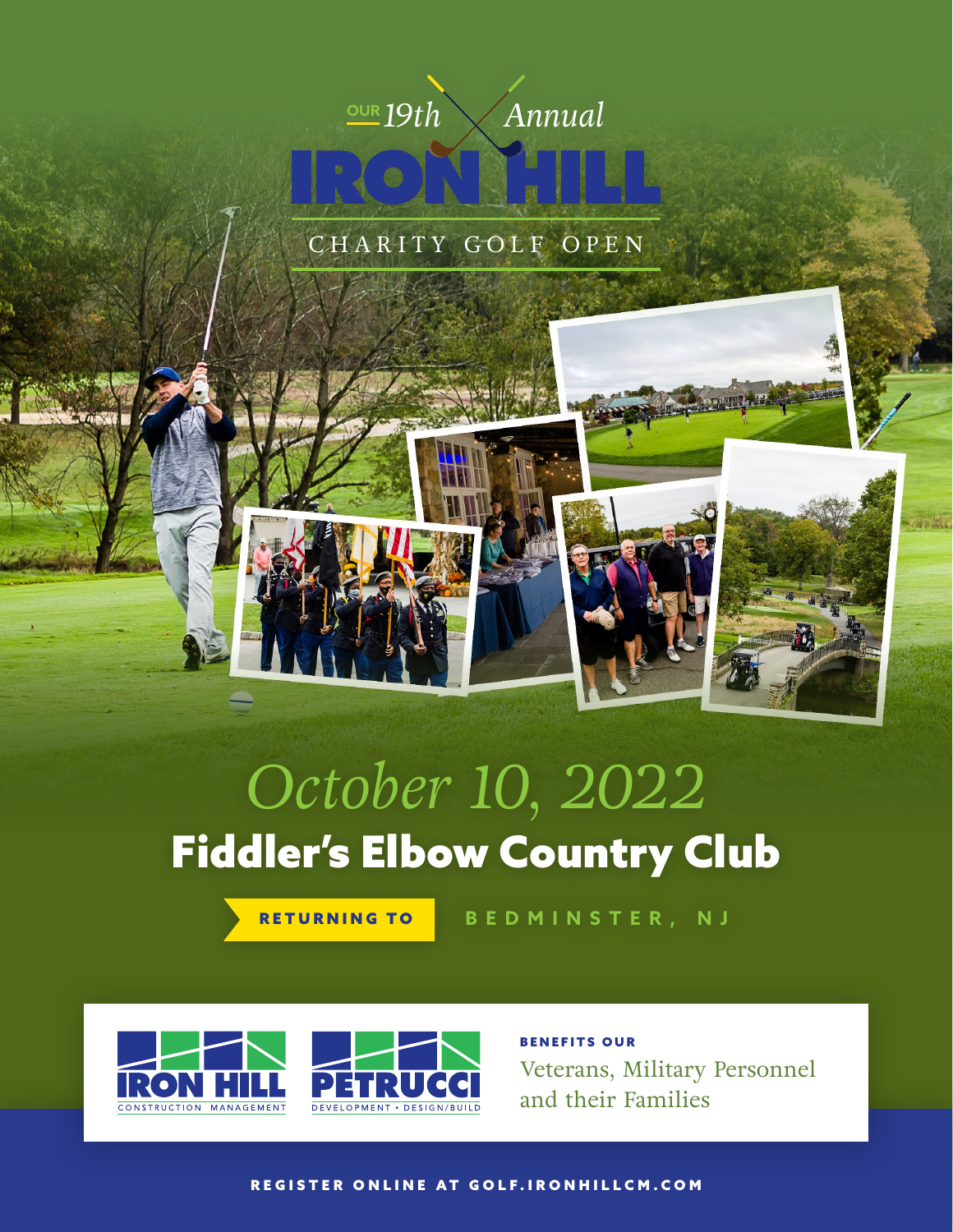

# Premier Sponsor **\$15,000**

- Full-page ad in program, logo on sponsorship brochure and/or scorecard
- Acknowledgment in sponsorship packet as the premier sponsor
- The most prominent recognition opportunity includes sponsor name and logo at registration, breakfast, golf course, event program, and lunch reception
- Sponsored hole of choice
- Opportunity to display company banner at breakfast
- Inclusion of logo in prominent space on event website
- Individual social media post
- Acknowledgment in pre and post-event marketing and publicity
- Recognition in all the golf carts
- Three (3) foursomes and luncheon reception
- Rights to premier sponsorship for the following year

# Title Sponsor **\$10,000**

- Includes sponsor name and logo at registration, breakfast, golf course, event program, and lunch reception
- Sponsored hole of choice
- Inclusion of logo on event website
- Social media post
- Recognition in all golf carts
- Sponsorship acknowledgment from podium
- Two (2) foursomes and luncheon reception

# Volunteer Sponsor **\$8,000** *(Limit: 2)*

- Logo on volunteer golf shirts
- Recognition of sponsor name at registration, breakfast, and lunch reception
- Name listed in event program
- Acknowledgment in pre- and post-event marketing and publicity
- One (1) foursome and luncheon reception

# Platinum Sponsor **\$7,000**

- Recognition of sponsor name at registration, breakfast, and lunch reception
- Name listed in the event program
- Acknowledgment in pre-and post-event marketing and publicity
- One (1) foursome and luncheon reception

### Titanium Sponsor **\$4,750**

- Recognition of sponsor name at registration, breakfast, and lunch reception
- Name listed in event program
- Two (2) golfers and luncheon reception

#### Beverage Cart Sponsor **\$3,250**

- Signage on beverage carts and prominent recognition during entire golf event
- Sponsorship acknowledgment from podium
- Two (2) golfers and luncheon reception

# Contest Sponsor **\$2,500**

- Signage on contest hole, both courses
- Sponsorship acknowledgment from podium
- Two (2) golfers and luncheon reception

## Driving Range Sponsor **\$1,125**

- Signage on driving range prior to event
- Two (2) tickets to post golf luncheon reception

# Putting Green Sponsor **\$1,125**

- Signage on putting green prior to event
- Two (2) tickets to post golf luncheon reception

#### Tee Sponsor **\$850**

- Tee sign on the green
- Two (2) tickets to post golf luncheon reception

# Individual Golfer **\$650**

- Greens fees & cart, locker room, range, and luncheon
- Chance to win a set of golf clubs